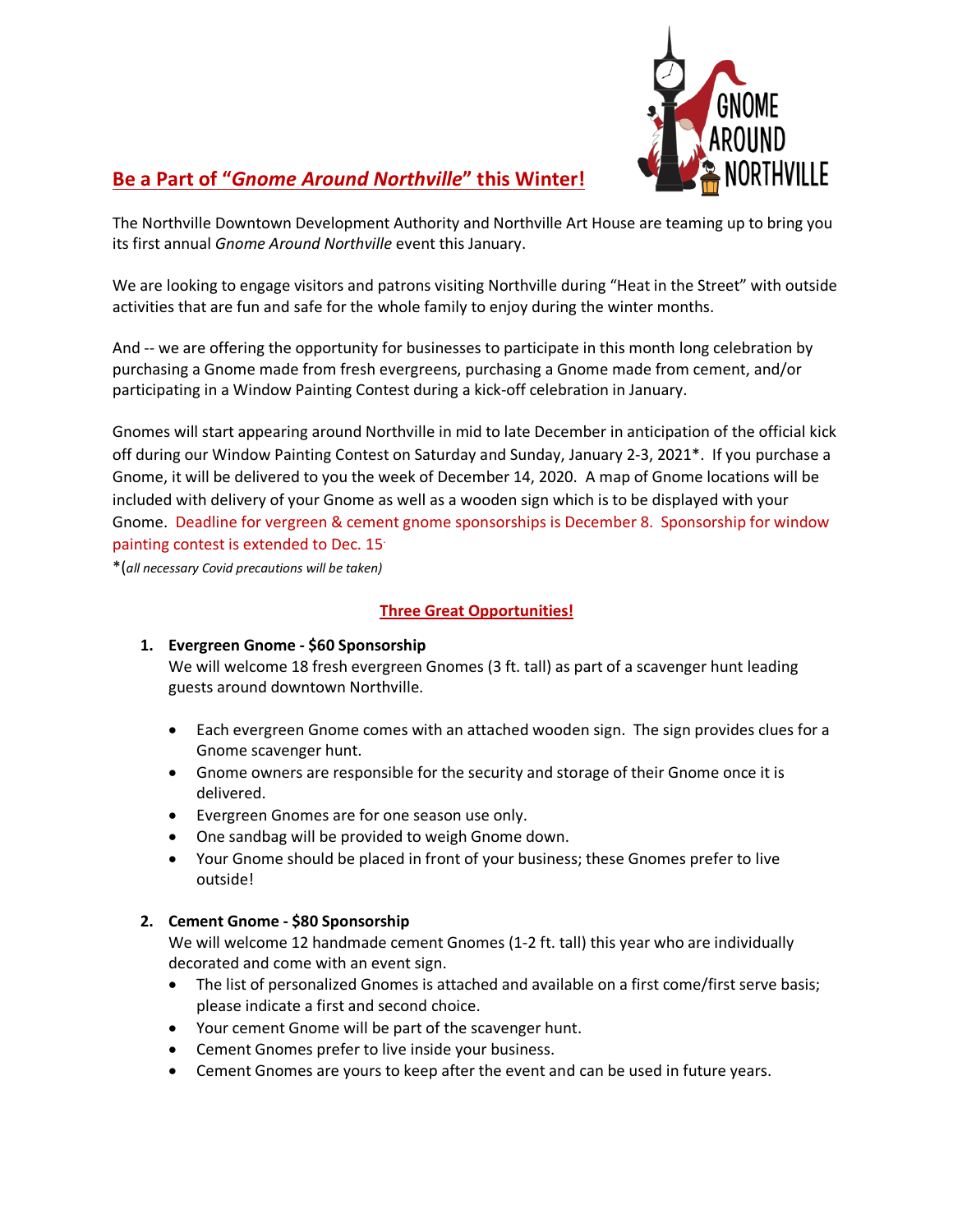• Gnome owners are responsible for the security and storage of their Gnome once it is delivered. Lifespan of a Gnome is 2-3 years before it may need replacement.

## **3. Kick Off "***Gnome Around Northville***" Window Painting Contest - \$50 Sponsorship**

- The Northville Art House and DDA are holding its first annual Window Painting Contest on Saturday and Sunday, January 2-3, 2021. Artists of all ages will be invited to transform the windows throughout Northville's downtown business district to "*Gnome Around Northville"*! The theme for window painting will be "*Gnome Around Northville*". There will be three divisions: Individual Artists ages 13-adult; Family; and Teams which could consist of school clubs, churches, Scouts or businesses. Awards will be given in each category. Businesses are welcome to paint their own window and participate in the contest as a Business Team.)
- A sponsoring business will allow their window to be painted a winter-themed scene. Artists will be required to have at least one gnome within the scene; no religious themed art is allowed.
- Windows will be washed by event organizers before and after the event.
- Painted scenes will not exceed 4 feet by 3 feet; painting tape will be used as a border for artist to stay within required painting size. Business owners may specify where on the window they would prefer their painting to be located.
- To keep paint off sidewalks, artists will be required to bring tarps or newspapers to place on the ground.
- Paint will be washed off by Feb. 1st.
- There will be continual social media posts of window art, artists and contributing businesses during the month-long event.
- Businesses will be listed on a map as well as the Northville Art House and DDA website and Facebook.
- Photos will be taken of each painted window and printed and framed to be given to the sponsoring business.

## **Deadline to order is December 8**

#### **We need businesses to help support the window Painting Contest – Deadline extended to Dec. 15**

Checks should be made out to Northville Art House and mailed to Erin Maten at 215 W. Cady St., Northville MI 48167. Payment can also be made by credit card with a 3% fee or PayPal at https://form.jotform.com/203245329984159 Full payment is required at time of application submission. Full Website page https://northvillearthouse.org/gnomearoundnorthville/

For additional questions, contact Erin at office@northvillearthouse.org or call at 248-344-0497.

Gnomes take about two weeks to prepare; therefore, applications after December 8 are not guaranteed. The sooner you respond, the better your chances of receiving the Gnome of your choice. And, we will know how many artists we can accept for the Window Painting Contest! So, don't delay for Northville's newest event!!